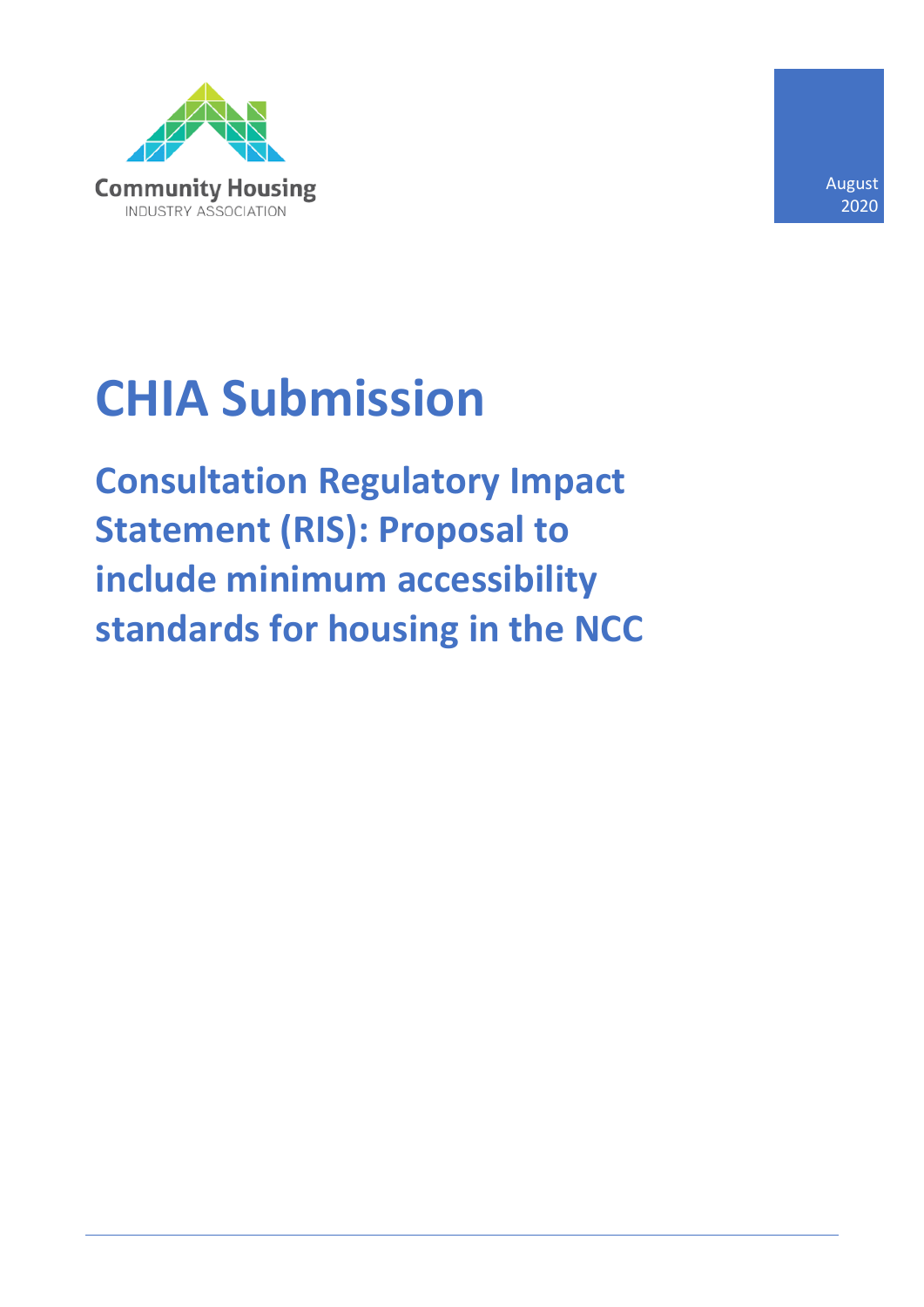

## **Consultation Regulatory Impact Statement (RIS): Proposal to include minimum accessibility standards for housing in the NCC**

#### **Summary**

**CHIA is the peak body representing not -for-profit community housing organisations (CHOs) across Australia. Our 170+ members manage a \$40 billion-plus portfolio of more than 100,000 homes, housing people on low incomes, disadvantaged in accessing suitable accommodation in the private market.** 

The Community Housing Industry Association (CHIA) welcomes the opportunity to make a submission to the Australian Building Codes Board (ABCB) RIS Consultation. We fully support the RIS objective to ensure that new housing is designed to meet the needs of the community including older Australians and others with mobility limitations. We take an inclusive approach when considering who would benefit from more accessible housing, by recognising that households not including an older person or a person with disability may also benefit from these features. This could occur when a household member has a 'temporary 'condition'; through enabling a person with mobility difficulties to visit and / or stay; or in accommodating future household needs in situ – thus avoiding a costly move.

Accessible housing's benefits also extend well beyond the disability community and older people. Families with young children would benefit from being able manoeuvre strollers around and level floors mean less trip hazards for toddlers. Everyone including removalists would benefit from wider doorways that make access easier.

CHIA's members are focused on providing housing to lower income households. Our position is therefore informed by the importance of ensuring that we do not compromise our ability to deliver much needed social and affordable housing. We also recognise that there are a certain building sites and house types where achieving high accessibility standards may be cost prohibitive. Rather than cite such (limited) examples as a reason for wholesale rejection of mandatory standards, our preferred approach would be to accept such standards, subject to provision for exceptions in certain defined circumstances.

For the purpose of informing this submission, CHIA conducted a survey of member organisations with significant housing development experience. This enabled us to gauge expert practitioner views on the merits of a mandatory accessibility standard and the possible impacts of such a measure. Thus, our recommendations are as follows: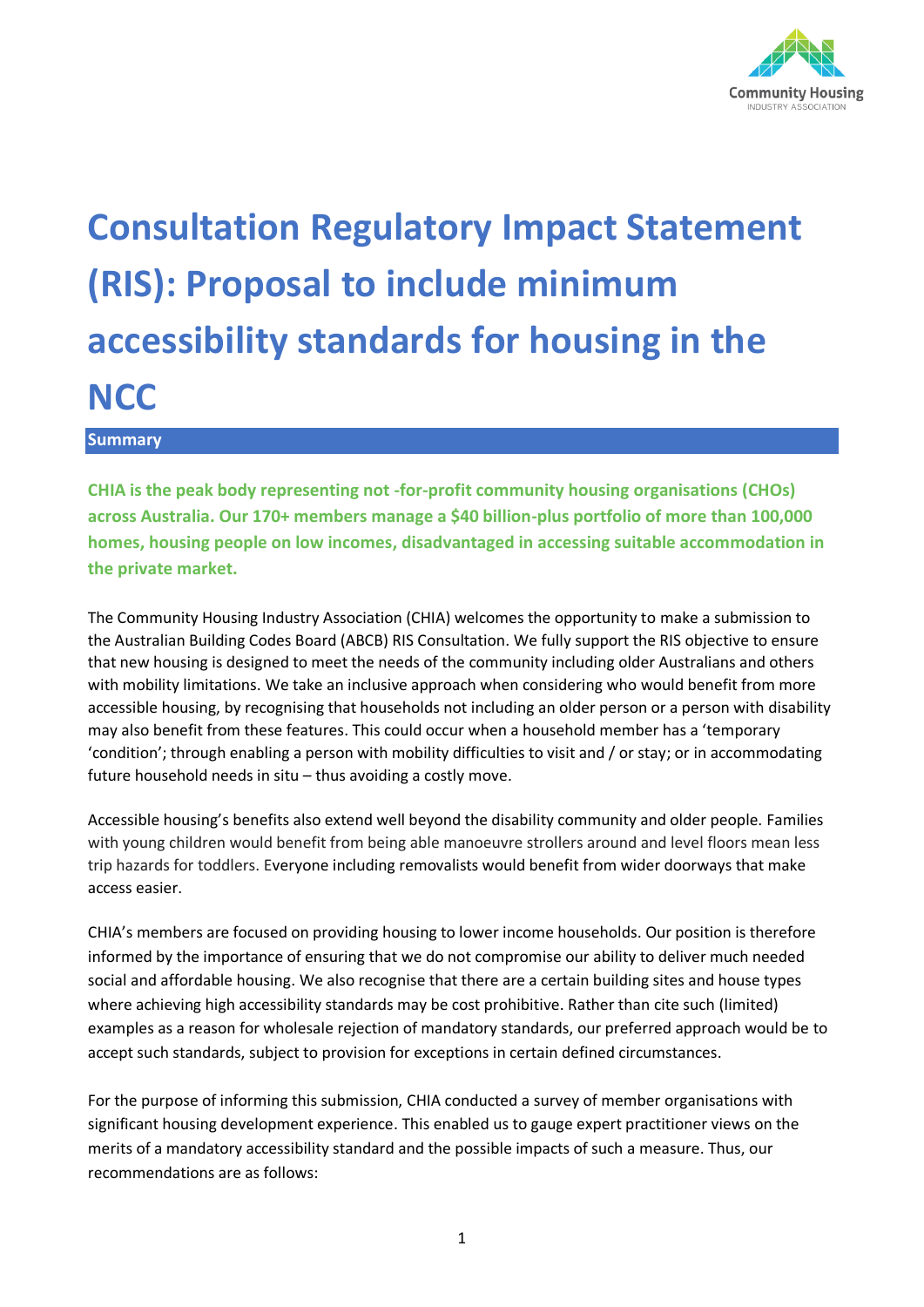

- There should be a mandatory access standard. While the Livable Housing Design Guidelines (LHDG) were laudable in intent, they have not led to widespread development industry adoption of even the lowest silver level. The RIS offers scant evidence that there are enhancements to self-regulation that would boost LHDG take up.
- Silver standard as currently set out in the paper (option 1) should become the initial mandatory standard. We do not support the proposals to water down the silver standard requirements as outlined in the proposed NCC. Our members indicate that the costs of silver standard provision as currently configured are manageable, and that inclusion of silver standard design features delivers significant benefits. While we recognise that the silver standard does not allow for full accessibility, we believe that further engagement is required before a decision is taken on whether and if so when and how a more demanding standard should be introduced
- We would therefore welcome further engagement on:
	- $\circ$  Option 5 (a subsidy program to encourage additional availability of accessible rental properties Specifically, the scope to support rental homes built to an enhanced standard (above silver) through a subsidy process to not-for-profit providers. These homes to be targeted at households in the lowest two income quintiles. This proposal is not based on the notion that accessible housing is a 'welfare' product. However, people with disability are disproportionally represented among disadvantaged households in the lower income cohort unable to access market housing, nor able to afford expensive adaptations. Our sector (and public housing) is providing homes to many people who would benefit from more accessible housing.
	- $\circ$  Establishing a forum to determine how the mandatory standard could be further enhanced in the next update of the NCC. Standard building design and new technology should evolve to make enhancements more cost effective. This process should also build in findings from the current royal commissions into Aged Care Quality and Safety and Violence, Abuse, Neglect and Exploitation of People with Disability.

We also note there may be scope for state/territory planning regulations to require minimum proportions of accessible housing, specify accessibility features etc. These may enable achievement of a higher standard of accessibility beyond the NCC requirements. Given the difficulty in ensuring consistency of approach across Australia we do not advocate reliance on the planning system as an alternative to a mandatory minimum standard. Using the National Cabinet process to explore a consistency of approach to using planning mechanisms to support higher standards of accessibility should be explored.

CHIA lacks the resources necessary to critique the RIS. We note that the authors acknowledge that they were unable to draw on much qualitative material, particularly feedback from individuals who have benefited from moving to housing with higher accessibility standards. **CHIA is able to assist in facilitating feedback from community housing tenants.**

For CHIA it has also been informative to read and note other commentary on the RIS and the approach taken, notably Dalton, A., & Carter, R. *Economic advice prepared to assist with responses to the Consultation Regulation Impact Statement on minimum accessibility standards for housing in the National*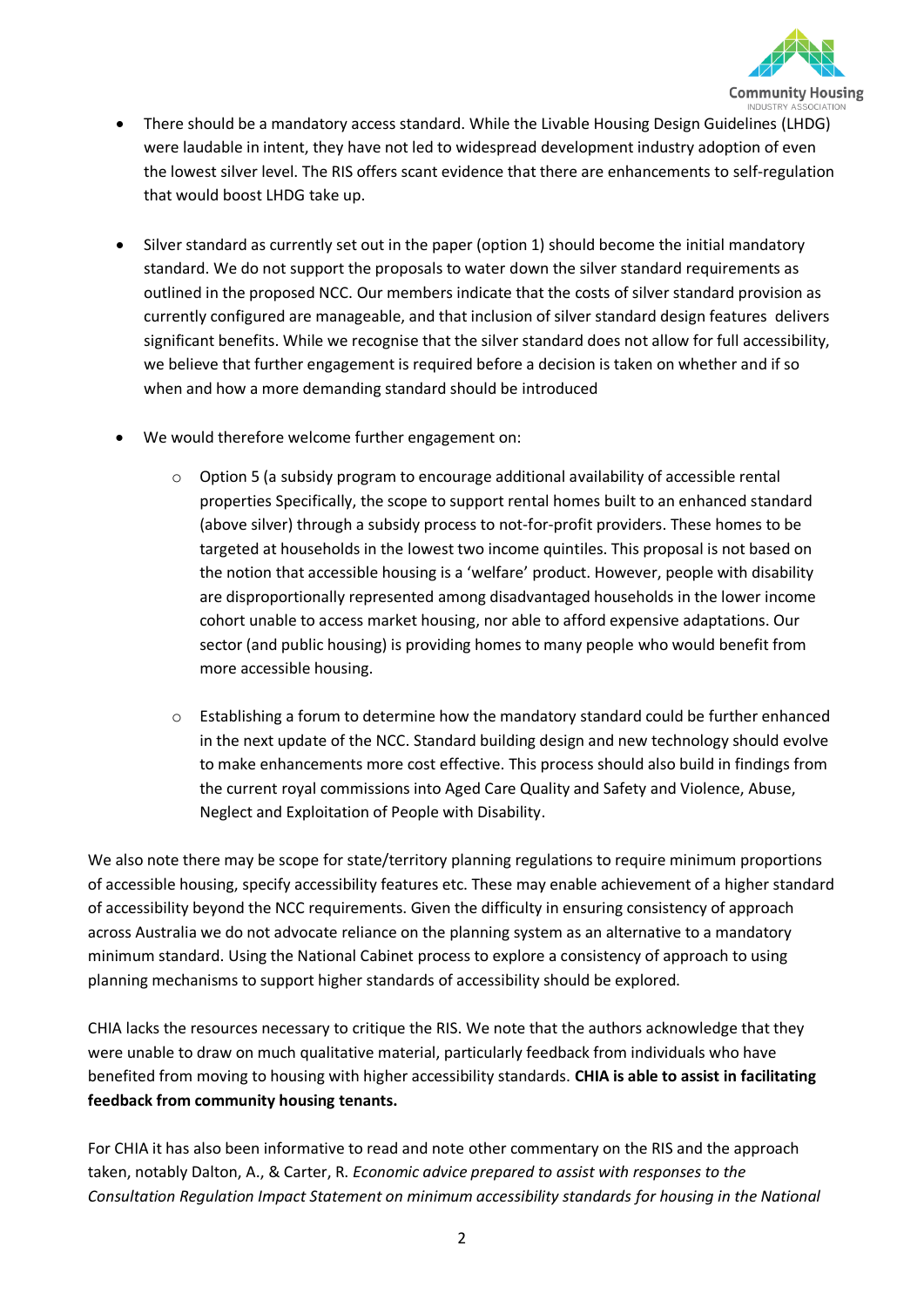

Construction Code.<sup>1</sup> This commentary suggests that the findings in the RIS Executive INDUSTRY ASSOCIATIO Summary (for many, the only part of the documentation that will be read) may not be robust. For example, In the words of the Australian Office of Best Practice Regulation in 2016, *"…the preferred approach is to base the discount rate on market-based interest rates, which indicate the value to the current population of future net benefits".* In this context the 7% rate used in the RIS seems excessive. Dalton and Carter conclude that both option 1 and option 5 deliver significant overall benefits if a 4% discount rate is adopted.

#### **Context**

CHIA is the peak body representing not for profit community housing organisations (CHOs) across Australia. The industry provides one in four of Australia's social rental properties, complementing public housing. CHOs manage a \$40 billion-plus portfolio of more than 100,000 homes, housing people on low incomes disadvantaged in accessing suitable accommodation in the private market. Our 170-plus CHO members include the largest (managing over 10,000 dwellings) to those with less than 100 homes. Our members provide a diverse range of housing for Aboriginal people, people with disabilities and the formerly homeless. In recent years allocations to community housing tenancies have predominantly been to households classified as 'priority need'<sup>2</sup>. At least 30% of community housing households include at least one person with a disability. Just over a quarter of households include a person aged 65 or older. There will be some overlap between the two categories.<sup>3</sup>

CHIA's short submission focuses on matters on which we are able to provide informed input. It relies mainly on survey of our members about their experience in developing homes to accessible standards – primarily silver. The survey is attached at appendix A. Responses were received from ten CHOs operating in most parts of Australia, and who have significant housing development experience.

CHIA has also participated in meetings with the Australian Network of Universal Housing Design (ANUHD) and, while our recommendation for a mandatory silver standard (potentially in conjunction with option 5) differs from their proposals, we share many of the concerns they have raised. Where we have been more cautious it has been because of a concern to avoid compromising the overall numbers of social and affordable homes we can deliver.

The development of new social and affordable housing requires government subsidy to make it stack up. Put simply, revenue from rents set at levels affordable to low income Australians is insufficient to cover both the ongoing operating costs – management and maintenance – and development loan repayment associated with land acquisition and construction costs. This is commonly described as the development projects 'funding gap'. The Affordable Housing Working Group set up by the Prime Minister when he held the position of Treasurer, explains the position well in its last report<sup>4</sup>.

The subsidy required to fill the funding gap will vary depending on the location and type of housing concerned<sup>5</sup>. In general, variations in the unit cost of development are mainly attributable to the varying cost of land; construction costs vary less across the country. In an environment where subsidy is in short supply, CHOs need to build high quality dwellings but also ensure costs are kept to a minimum and that we maximise the numbers of dwellings constructed. Any requirements that significantly increase dwelling footprint (essentially the amount of land it takes up) will incur an opportunity cost. This is not to deny the desirability of building to higher accessible standards (gold and above), but simply to point out that in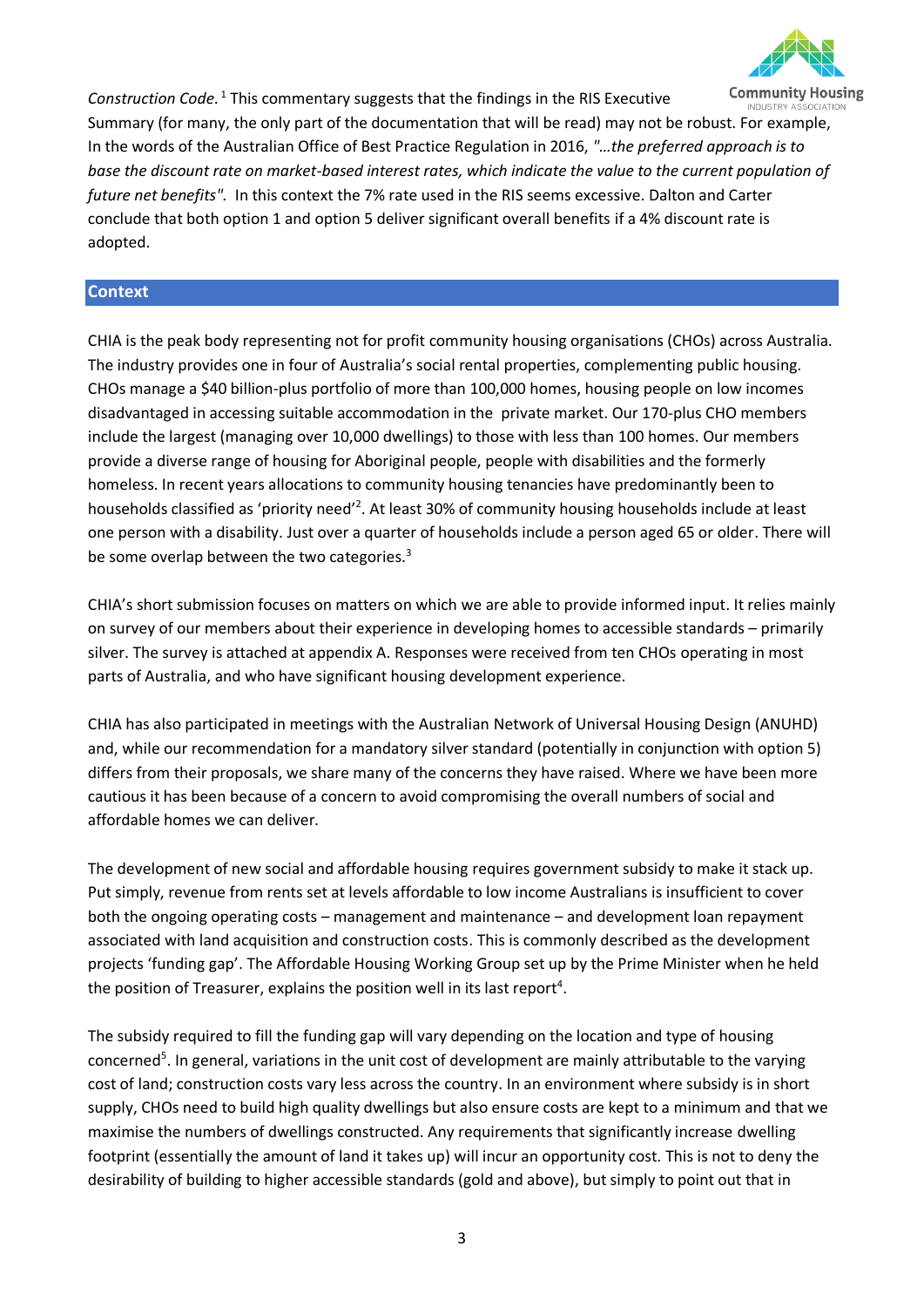

enabling that outcome without compromising project feasibility, additional government investment (a higher level of subsidy per unit) will be required.

The RIS suggests that 'there are a significant number of policies in place to either subsidise, directly provide or encourage private provision of housing that meets the needs of people with disability and older people' and goes on to specify 'provision of accessible social and community housing'. This statement is somewhat misleading as existing development funding programs fall far short of enabling the expansion of social and affordable housing commensurate with population growth, let alone sufficient to address Australia's chronic affordable housing shortage. In other recent submissions to the Commonwealth Government we have argued for national leadership in investing in more social and affordable housing, structured to incentivise state/territory government co-contributions. Some key facts from those submissions are noted below:

- As revealed in the latest official figures (2016) 116,000 Australians are homeless on any given night. Moreover, especially in capital cities, the past decade has seen homelessness rising far ahead of general population growth<sup>6</sup>.
- More than half of the low-income households in rental housing some 1.3 million people face housing costs exceeding 30% of their income, leaving them without enough remaining funds for basic essentials like food and clothing<sup>7</sup>.
- In 2016, there was a national shortfall of over 650,000 homes affordable to households in the bottom two income quintiles. Accounting for projected household growth to 2036 more than 1 million additional homes will be needed to meet the needs of these lower income households over the next 20 years<sup>8</sup>.
- No reliable figures exist on the additional new social and affordable homes currently planned for construction over the next few years, but even on optimistic assumptions this is highly unlikely to exceed 10% of what is required. Factoring in the loss of affordable homes through both the expiry of incentives awarded under the National Rental Affordability Scheme (NRAS) and other time limited schemes, as well as continued public housing sales and demolitions, the net increase in social and affordable homes is likely to be barely above zero. Unless there is a change of course by Australian governments, social and affordable housing provision per capita will continue to contract, just as it has for most of the past 25 years.

People with disability are amongst those who would benefit if more social and affordable housing was built. For example, in *NDIS, housing assistance and choice and control for people with disability*<sup>9</sup> the authors noted that 'there is an estimated unmet need in affordable housing for between 83,000–122,000 NDIS participants at full rollout of the scheme in 2019'.

There are, on the other hand, major opportunities that will flow from tackling housing unaffordability through re-starting social rental housing investment. Traditionally, housing developed and managed by CHIA members has been valued for meeting social needs by providing safe, secure and affordable homes to vulnerable and low waged households who cannot access suitable market housing. More recently, research evidence has demonstrated that government investment in social housing (and, where necessary, floating support services) can produce net financial gains in terms of overall cost to government.<sup>10</sup> Increasingly, the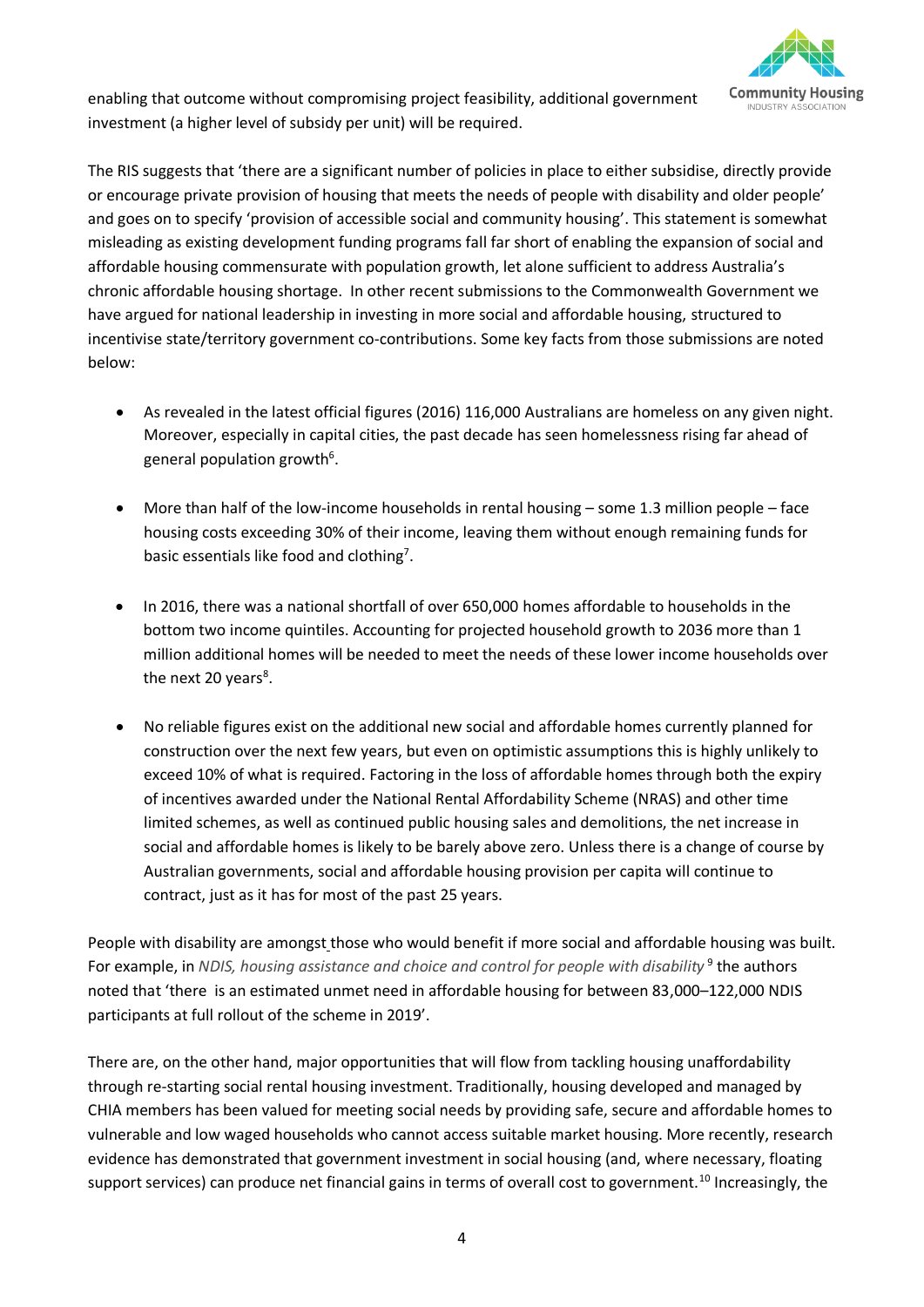

**Community Housing** broader economic outcomes that flow from our work are being recognised, notably the **INDUSTRY ASSOCIAT** positive impact on human capital and hence economic productivity<sup>11</sup>. These benefits should be recognised in the assessment of Option 5.

If social and affordable housing was properly funded there is considerable scope to ensure that accessibility standards are elevated. Until we reach this position CHIA believes that the mandatory standard should start at Silver.

### **CHIA Members' Experience in Delivering Accessible Homes**

In this section we have summarised the findings from the survey conducted with members. The results primarily speak to the questions in the consultation on the costs (but also some benefits) associated with providing accessible housing. The survey has informed our recommendations. In summary the findings showed that:

- All but two of the CHOs have incorporated silver standard into their design guidelines and / or already routinely construct all housing to at least the silver standard. One of the CHOs that did not routinely build to silver standard noted that the costs associated with meeting silver were not material.
- While most (but not all) CHOs acknowledge building to silver standard increases overall development costs (both land and construction) these additional expenses are not prohibitive and are compensated for by the benefits to tenants.
- The extent of additional cost for achieving silver standard varies by site and house type. The most common features cited were achieving level access at entry, reinforcement of bathroom walls and the 'opportunity cost' arising from larger dwelling footprints
- Most CHOs had built homes to gold standard. Typically, government contracts require a proportion of homes to meet gold standard. The main additional costs to achieve gold was cited as the requirement to provide a covered car park and the 'opportunity' cost with respect to the associated additional land requirements.
- There is a general recognition that greater accessibility has benefits for most residents the sector houses. Most CHOs also noted that building to silver would reduce the cost of adaptations in future. Clearly, this will depend on the degree of adaptation required.

CHOs had generally embraced building to silver standard as conforming to their mission and were clear about the resulting benefits. '*LHA design guideline Silver was adopted by a SA CHO (in 2017) as the minimum standard for all new builds. This gave a greater ability to have stock designed to suit people with moderate impairment or disability and could be modified to suit individual needs with less fit out cost for the future with the added benefit of allowing ease of modifications for tenants to age in place***.** Other reasons given for building to silver included '*contract requirements'* , that '*a large proportion of social housing tenants have physical impairments' (i.e. disability and ageing related mobility changes), and our current housing stock increasingly required costly modifications to meet the needs of residents.'* And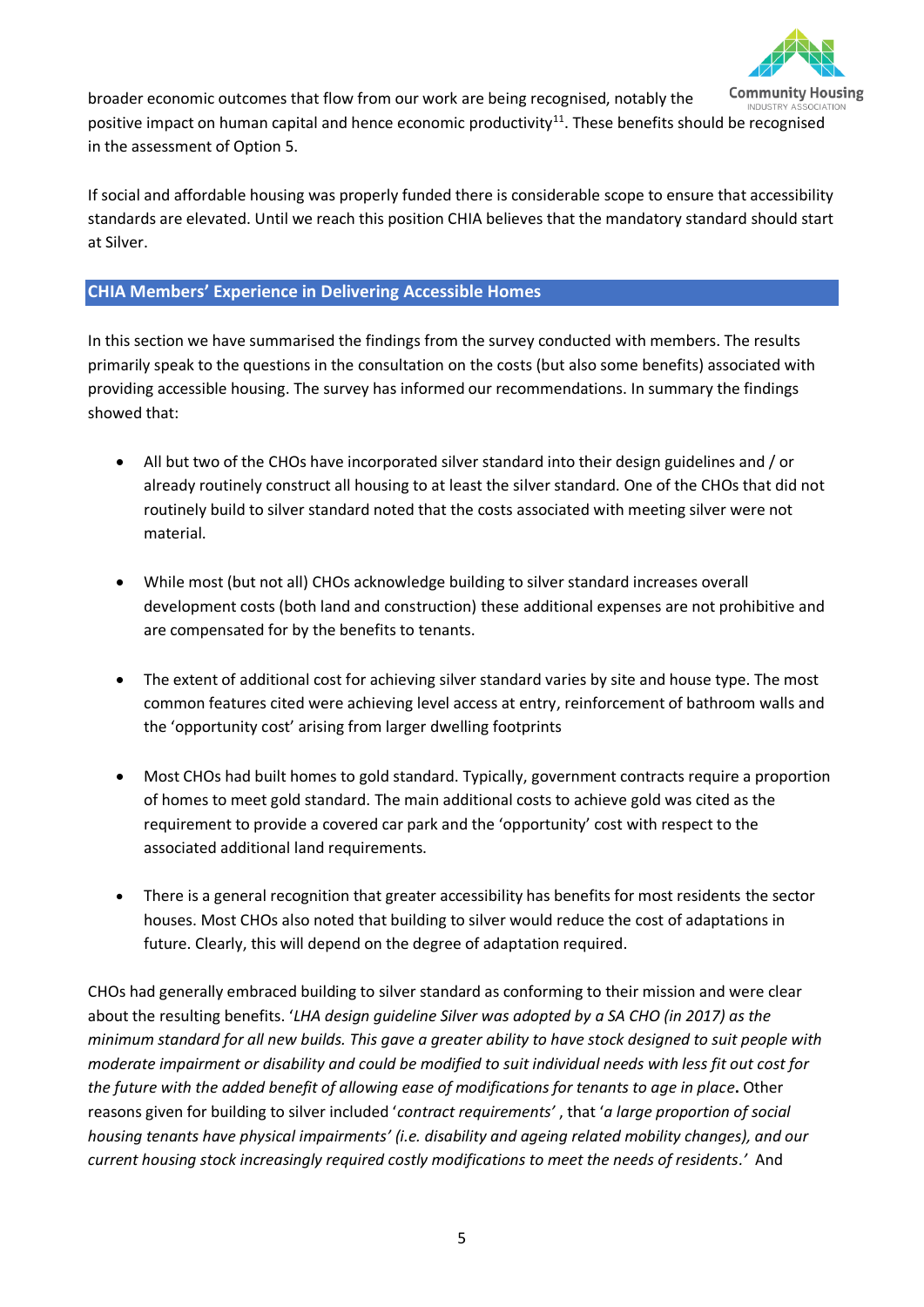

'*ensuring assets are constructed appropriately, meet the needs of our tenants and include robust fixtures and fittings ensures sustainability of investment.'*

One CHO operating mainly in NSW had gone a step further and were using the Specialist Disability Accommodation (SDA) improved Livability standard where topography allowed. Dwellings under the SDA design category Improved Liveability have been built or updated to incorporate a reasonable level of physical access and enhanced provision for people with sensory, intellectual or cognitive impairment.<sup>12</sup>

When it came to the additional costs associated with achieving silver standard, there was agreement that site topography influenced resulting additional construction costs. One CHO noted that *'some features are likely to always remain costly; this will likely include items such as provision of a safe, step-free access to the dwelling entrance. This is largely dependent on site selection (i.e. sloping site) and in some cases it will result in increased construction/landscaping costs; though it is not particularly relevant for (CHO operating across Australia) , as our site selection processes would eliminate unfeasible sites from acquisition/redevelopment*. That said, CHOs are on occasion required to develop on sites they have not selected. Ensuring that a mandatory standard makes provision for exemptions for those sites which cannot easily accommodate certain features, will be necessary.

Most CHOs were cognisant about the opportunity cost from increased spatial requirements, noting that the scope to alter layouts is more constrained for social and affordable housing where extras features often included in market products such as studies, en suite bathroom etc are not provided. One national CHO explained the issue as follows '*One of the more difficult factors to quantify relates to spatial requirements and their impact on site yield. Even at the Silver level there are spatial requirements relating to hall widths, door widths, doorway circulation and toilet circulation. These factors can [expand] the overall dwelling footprint, which in some cases might impact on overall site yield (number of dwellings for the development); this becomes more of an issue at LHA gold and platinum'.*

Two CHOs made an assessment of the typical additional costs associated with meeting silver standard, noting that these will vary by site. A QLD CHO developing mainly units (as opposed to houses) had estimated that the cost (including the opportunity cost) was roughly \$6,000 per dwelling – somewhat less than 2% of average total dwelling costs. An ACT-based CHO arrived at a similar amount, allowing for the following:

- Wider doors- Additional cost approx. \$400
- Reinforcement of the Bath & Toilet walls Additional cost \$500
- Bigger toilets & baths (increased covered area)  $-$  \$1,500
- Wider hallways (increased covered area)- \$3,000

On top of the additional site and construction costs one CHO noted that additional charges of circa \$1,500 were incurred for design and certification.

Most CHOs expected that there would be a reduction in some construction costs if features became mandatory and were accommodated within builders' standard designs. Two noted that they used builders who were able to accommodate silver fixtures as standard.

Most responding CHOs also had experience of building to Gold standard. The overwhelming majority were not convinced that all new housing needed to be built to this standard, while at the same time being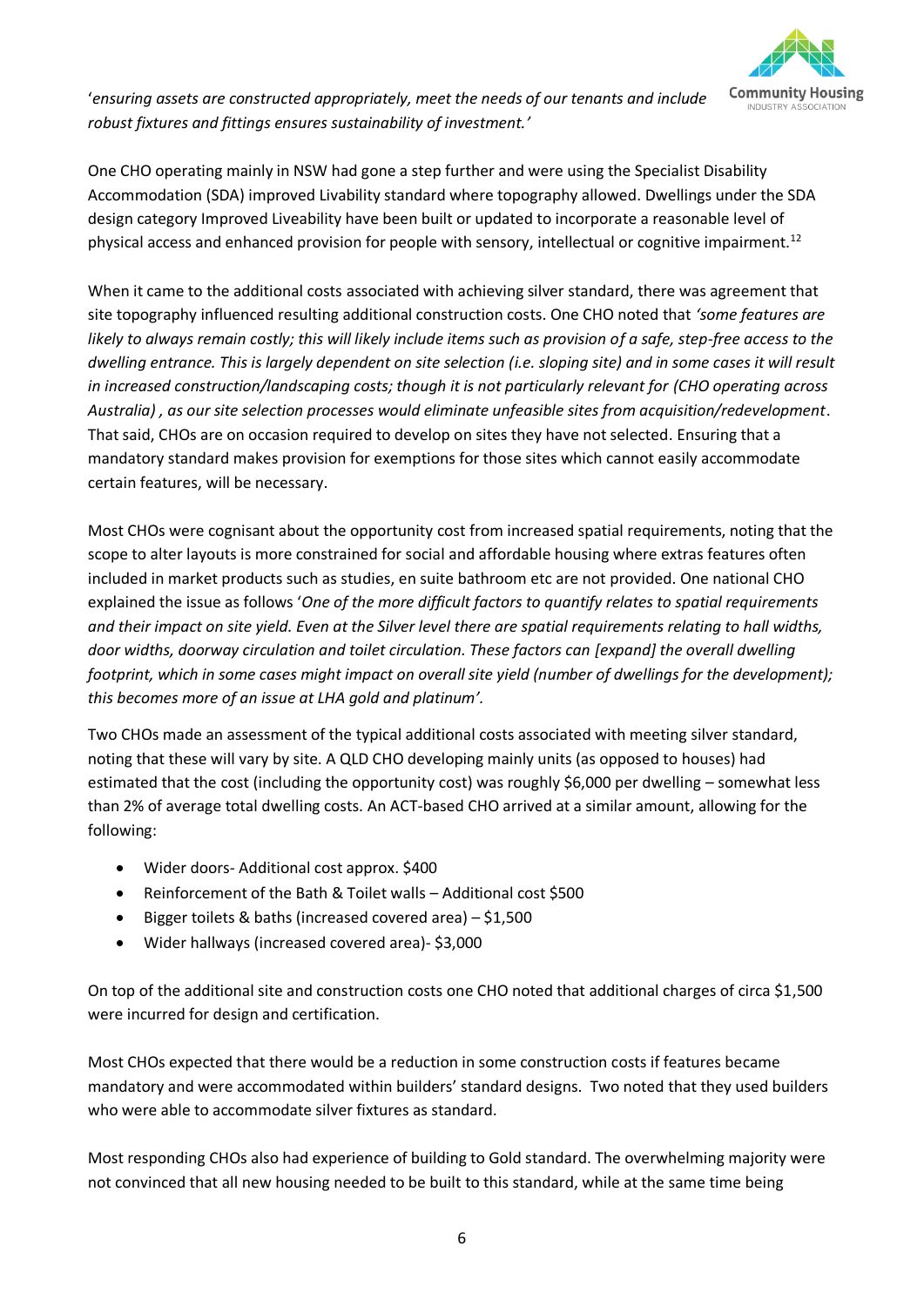

**Community Housing** supportive of encouraging more homes accessible to people using wheelchairs. Two CHOs also noted that Gold was perhaps out of date. One noted that '*this (Gold) has generally been overridden by LHA SDA High Physical Support or Robust'* and another that the organisation '*constructs a proportion of all apartments to fully adaptable standard (AS1428)'.* The additional costs associated with building to Gold were estimated by one provider - with the increase being explained by the need for '*Additional circulation spaces, some custom joinery, additional treatment to levels – our calculation is \$27 000 per unit over and above a standard unit development.'* Clearly, additional costs on this scale would compromise site yields and potential project feasibility if all dwellings needed to meet the standard and no additional subsidy was provided.

Two CHOs thought many features of LHA gold could be accommodated with reasonable ease, provided those features have been designed into the development from the outset. They identified two potential difficulties, the first of which relates back to the social and affordable housing funding model noted earlier: '*the increased spatial requirements, which lead to increased dwelling size, and potentially reduce the yield for many developments. In some cases, the potential reduction in site yield could impact on the financial feasibility of the project'*. The second issue concerned '*turnkey opportunities, such as acquisition of dwellings from a volume home builder. In this instance, the volume builder has their standard home designs and we have had limited/no involvement in project inception/design; this is more problematic, and costly as it involves working with the builder/developer to modify an existing design to achieve LHA compliance'*.

One CHO with considerable experience developing disability housing provided a high level assessment of the features did summarise their views on the features in the LHA Guidelines that would involve additional cost. While not considering the issue of site yields the views are reasonably consistent with most other respondents. It is attached at Appendix 2.

CHOs were also asked about whether improvements in technology had or might lead to some features in the Liveable Housing Guidelines becoming less important. This had not been widely considered but is worthy of consideration as part of reviewing whether a mandatory silver standard can be improved upon.

#### **References**

<sup>1</sup> Dalton, A., & Carter, R. (2020). *Economic advice prepared to assist with responses to the Consultation Regulation Impact Statement on minimum accessibility standards for housing in the National Construction Code*. Retrieved from Melbourne:

https://disability.unimelb.edu.au/ data/assets/pdf file/0010/3469492/DaltonCarter-Economic-Report[v9-18.08.2020.pdf](https://disability.unimelb.edu.au/__data/assets/pdf_file/0010/3469492/DaltonCarter-Economic-Report-v9-18.08.2020.pdf)

<sup>2</sup>Report on Government Services 2020. Note that figures for 2018/19 were distorted by NSW where tenancies transferred to community housing providers were classified as new allocations. In the previous three years allocations to priority need households ran at over 80% - higher than for public housing.

<sup>3</sup> <https://www.aihw.gov.au/reports/housing-assistance/housing-assistance-in-australia-2020/data>

<sup>4</sup> <https://treasury.gov.au/sites/default/files/2019-03/170921-AHWG-final-for-publication.pdf>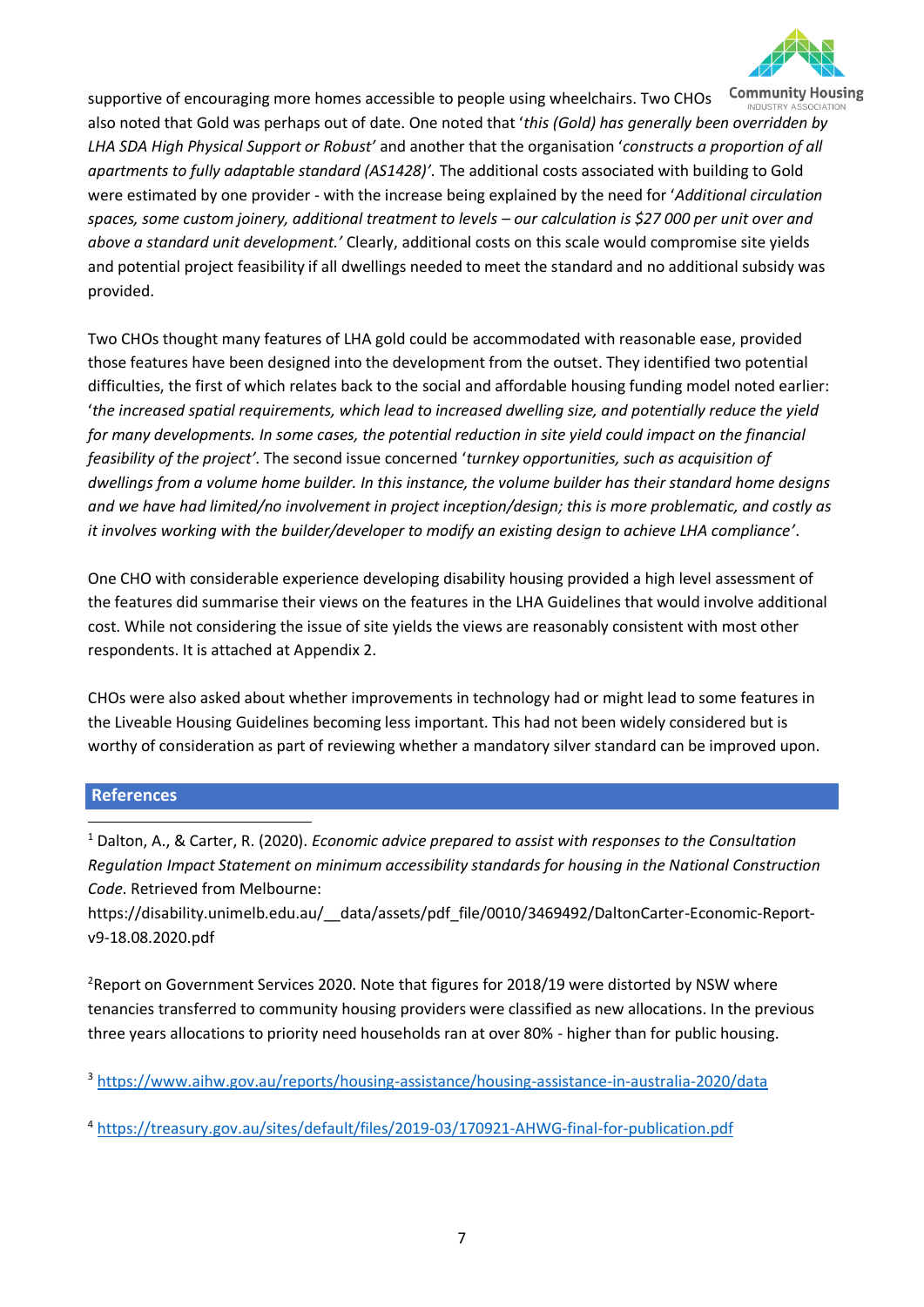

<sup>5</sup> Troy L, van den Nouwelant R, Randolph W (2018) Filling the Gap - Estimating need and costs of social and affordable housing delivery http://communityhousing.org.au/wpcontent/uploads/2019/03/Modelling\_costs\_of\_housing\_provision\_FINAL.pdf

<sup>6</sup> Australian Bureau of Statistics 2018,<https://www.abs.gov.au/ausstats/abs@.nsf/mf/2049.0>

<sup>7</sup>Productivity Commission (2019) Vulnerable Private Renters: Evidence and Options <https://www.pc.gov.au/research/completed/renters/private-renters.pdf>

<sup>8</sup> Troy L, van den Nouwelant R, Randolph W (2018) Filling the Gap - Estimating need and costs of social and affordable housing delivery http://communityhousing.org.au/wpcontent/uploads/2019/03/Modelling\_costs\_of\_housing\_provision\_FINAL.pdf

<sup>9</sup> Wiesel, I., Habibis, D. (2015) *NDIS, housing assistance and choice and control for people with disability*, AHURI Final Report No. 258, Australian Housing and Urban Research Institute Limited, Melbourne, [https://www.ahuri.edu.au/research/final-reports/258.](https://www.ahuri.edu.au/research/final-reports/258)

<sup>10</sup> Nygaard, C (2019) Social and Affordable Housing as Infrastructure https://www.communityhousing.com.au/wp-content/uploads/2019/11/Social-and-affordable-housing-associal-infrastructure-FINAL.pdf?x33467

<sup>11</sup> Maclennan, D. with Randolph, B., Crommelin L., Witte, E., Klestov, P., Scealy, B. and Brown, S. (2019) Strengthening Economic Cases for Housing Policies [Internet], City Futures Research Report. Sydney: UNSW [https://cityfutures.be.unsw.edu.au/documents/515/Full\\_Report\\_Final\\_edited\\_logos.pdf](https://cityfutures.be.unsw.edu.au/documents/515/Full_Report_Final_edited_logos.pdf)

<sup>12</sup> [https://www.ndis.gov.au/providers/housing-and-living-supports-and-services/housing/specialist](https://www.ndis.gov.au/providers/housing-and-living-supports-and-services/housing/specialist-disability-accommodation/sda-design-standard)[disability-accommodation/sda-design-standard](https://www.ndis.gov.au/providers/housing-and-living-supports-and-services/housing/specialist-disability-accommodation/sda-design-standard) UWQ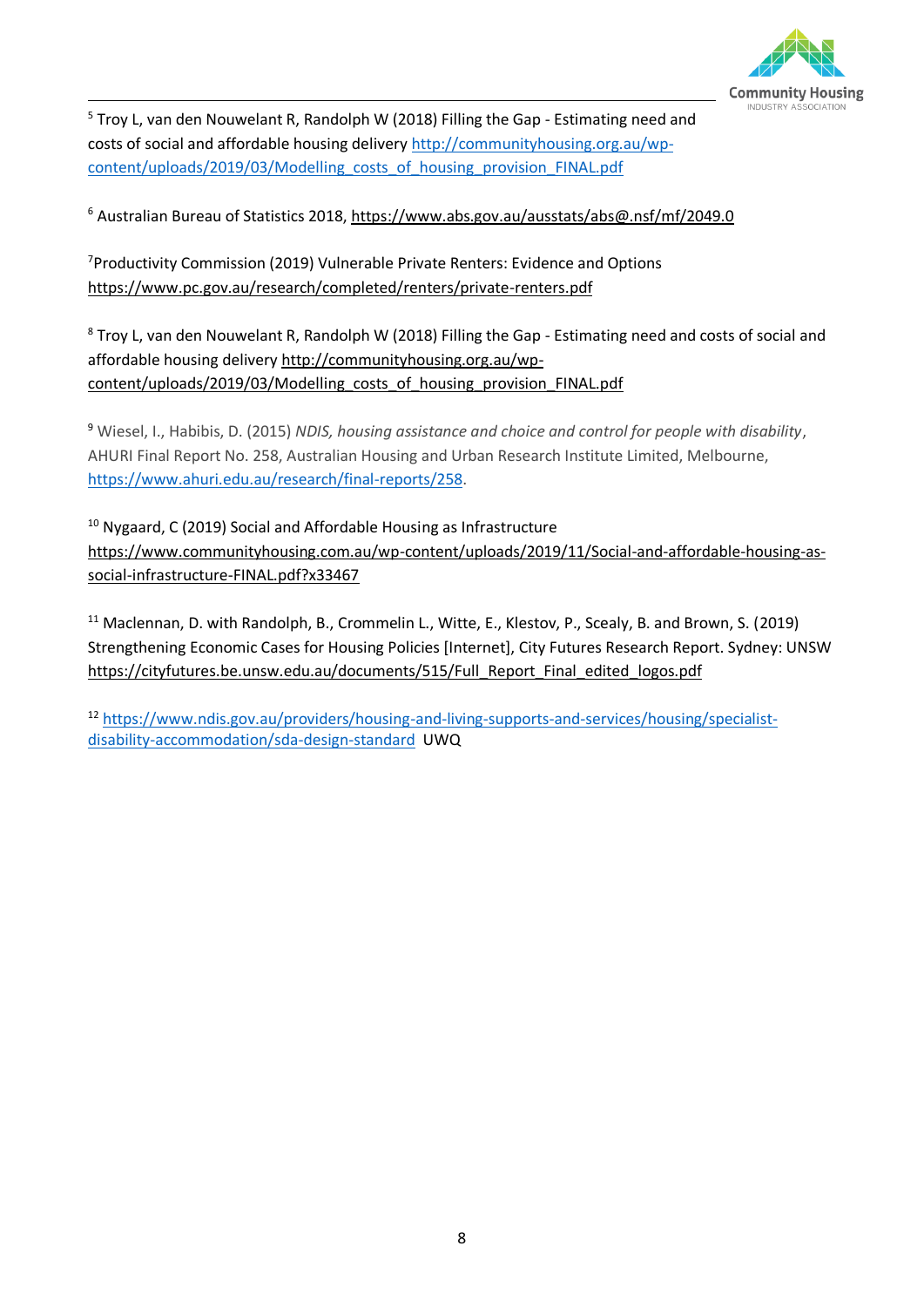

## **ABCB – Consultation on Regulatory Impact Statement (RIS) – Access Standard Appendix List**

## **Appendix 1**

CHIA Member Survey

## **Appendix 2**

Livable Housing Design Elements Analysis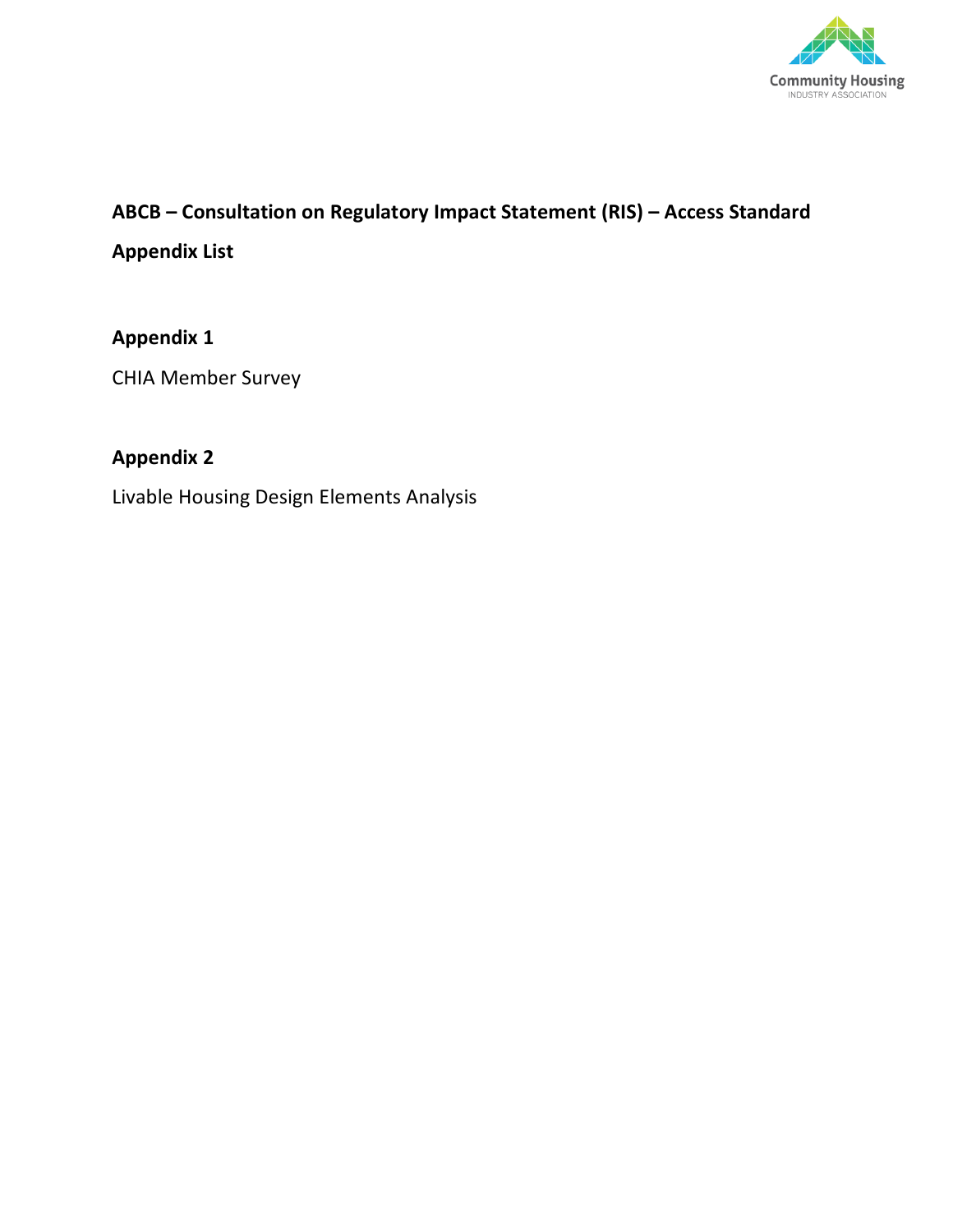## **ABCB – Consultation on Regulatory Impact Statement (RIS) – Access Standard**

## **CHIA Member Survey**

The ABCB is consulting on whether the Building Code should include a minimum mandatory access standard for all new homes. A summary of the process is availabl[e here.](https://consultation.abcb.gov.au/engagement/consult-ris-accessible-housing/user_uploads/accessible_housing_project_overview_timeline_and_ris_explained-2.pdf) The RIS has examined the cost / benefits of various options based on the [Liveable House Design Guidelines .](http://www.livablehousingaustralia.org.au/library/SLLHA_GuidelinesJuly2017FINAL4.pdf) It has also examined whether non regulatory approaches (such as a voluntary code or financial incentives) might be more effective.

The RIS does not arrive at firm conclusions. It notes that for a silver standard the costs / benefits are roughly equal but qualifies this by suggesting enhanced voluntary guidance and better consumer information might achieve similar outcomes; without it must be said explaining why voluntary guidance hasn't had much impact thus far and outlining how enhanced proposals would fix things. The executive summary also does not draw attention to the fact that the results are very different if a different discount rate is chosen.

The cost / benefit process has also been questioned particularly in terms of its treatment of benefits and to whom these accrue i.e. that many of the features will benefit most people at some point in the life regardless of whether they have a disability.

The other question raised is whether the RIS has properly assessed the compliance costs. The LHDG are ten years old and some features may now be general practice, other features may no longer be necessary because of new technologies. We are keen to understand if there are 'gold' features that could be incorporated into the code at little extra cost.

For our response we would like to get your feedback under four headings below:

- **1. Your development experience in relation to disability housing standard schemes**
	- a. Do you routinely build to silver standard?

Yes/No [delete as appropriate]

b. If yes, please comment briefly on when this practice was established and why – e.g. contract requirement, long term maintenance considerations, board decision – may be more than one

c. Have you built homes to gold standard?

Yes/No [delete as appropriate]

d. If yes, do you routinely include gold standard homes in developments?

Yes/No [delete as appropriate]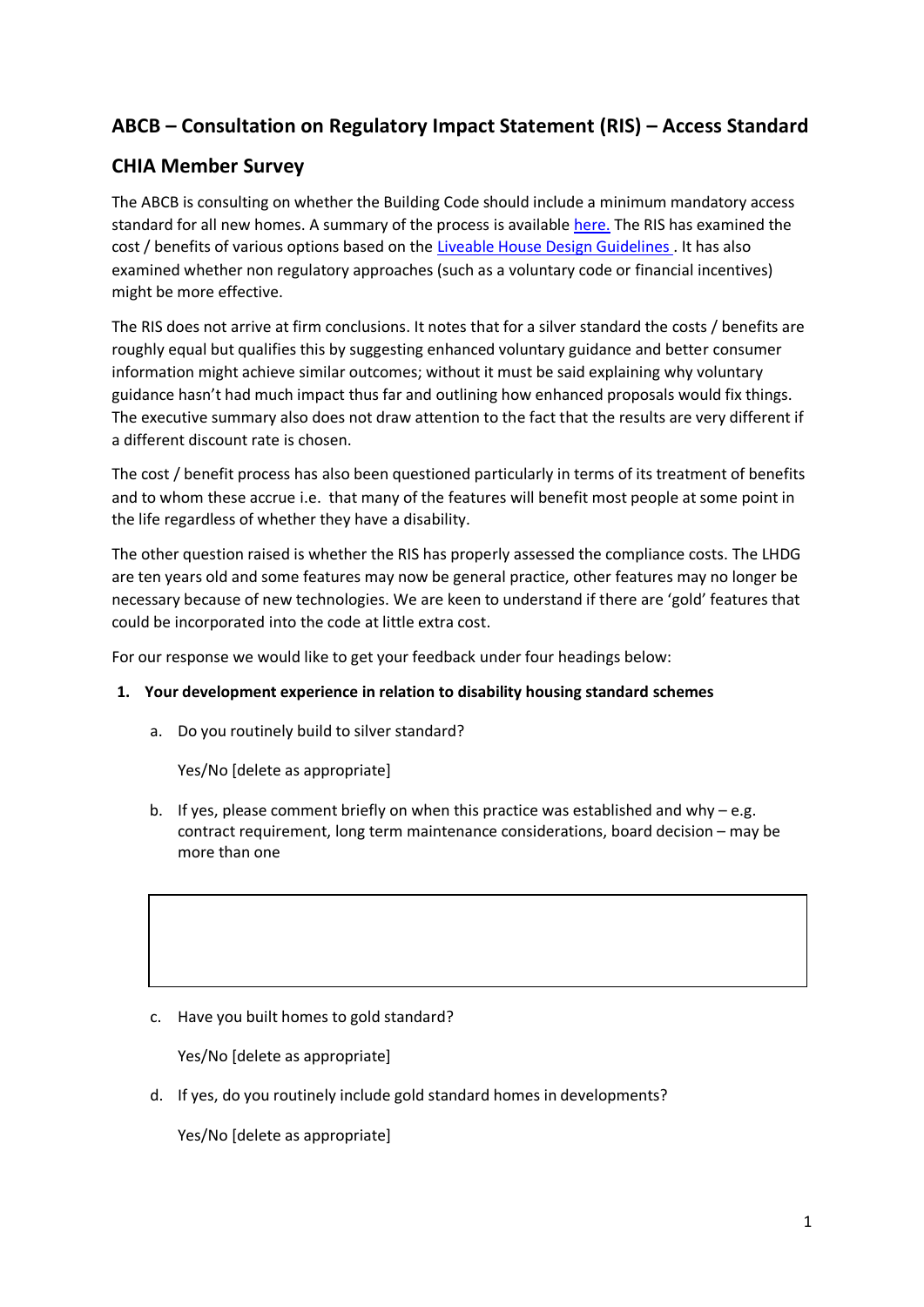- e. What are the considerations that underlie your practice regarding the inclusion of gold standard units in developments?
- **2. Material impacts of additional requirements to achieve** *silver* **standard (see summary of the features below)** 
	- a. Do additional requirements to achieve silver standard have a material cost impact? i.e. an amount that requires costs to be reduced elsewhere.

Yes/No [delete as appropriate]

- b. Which (if any) silver features may result in higher costs, and by roughly how much?
- c. Is it likely that these costs might reduce if the features became standard (e.g. if building suppliers switched to a new standard door size)?

Yes/No [delete as appropriate]

d. Can you can share information comparing costs of two developments where one was built to silver standard with one not?

Yes/No [delete as appropriate]

- **3. Material impacts of additional requirements to achieve** *gold* **standard (see summary of the features below)**
	- a. Which gold standard features may result in higher costs, and by roughly how much?
	- b. Are some gold standard features more easily accommodated in particular house types (e.g. bedroom at entry level)?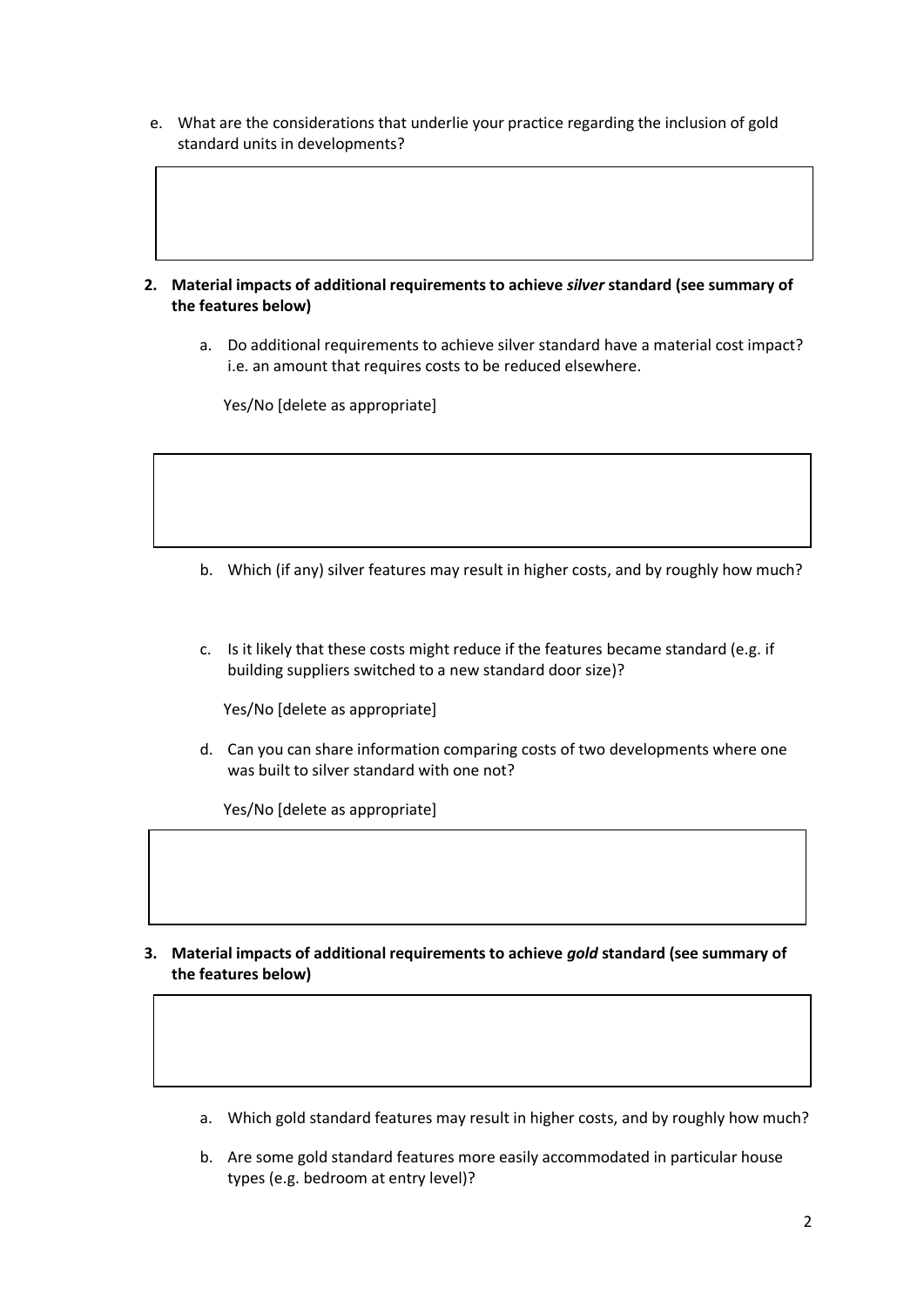- c. Are any gold standard features no longer necessary because of technology changes (or anticipated changes) e.g. car design?
- d. Are there any site-specific exemptions that you believe are necessary in respect of any of the gold features?
- **4. Understanding the scope for meeting changing needs through adapting existing homes** 
	- a. What is your current annual budget forecast for adaptations?

b. Are homes built to silver standard likely to reduce the need for adaptations?

Yes/No [delete as appropriate]

c. Are homes built to silver standard likely to reduce the costs of required adaptations?

Yes/No [delete as appropriate]

d. Do you think that the features from the gold standard rated as low cost could reduce the need for future adaptations?

Yes/No [delete as appropriate]

e. Do you factor in savings on adaptations into asset management plans?

Yes/No [delete as appropriate]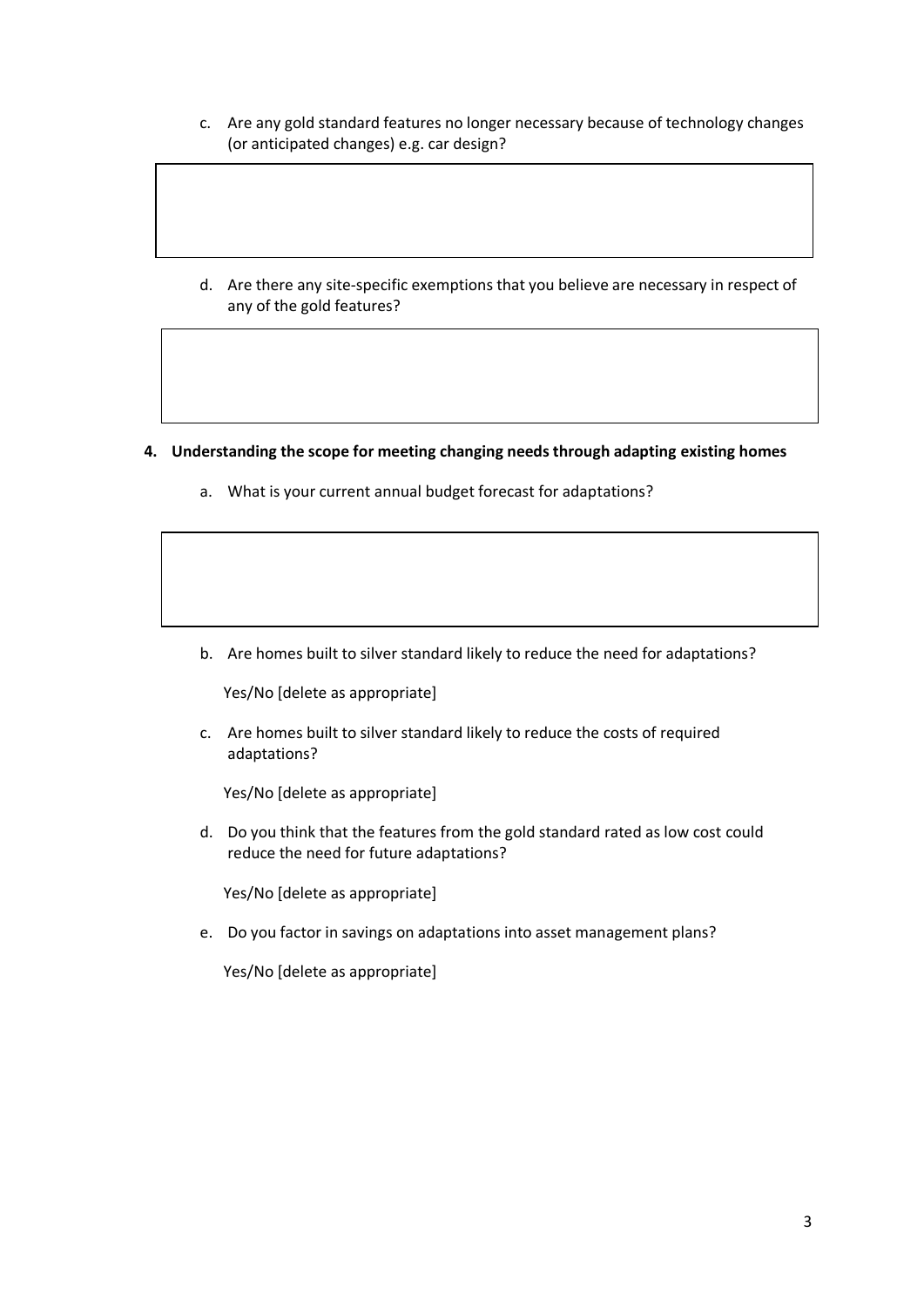## **Appendix – Silver and Gold standard features**

| Access                    | Silver                                                                                                                                                                                                                                                                                                                                                                                                                                                                                                                                                                                                                                                                                                                                                                                                                                                                                                                                                                                                                                                                                                                                                                                                                                                                                                                          | <b>Additional Gold</b>                                                                                                                                                                                                                                                                                                                      |  |  |
|---------------------------|---------------------------------------------------------------------------------------------------------------------------------------------------------------------------------------------------------------------------------------------------------------------------------------------------------------------------------------------------------------------------------------------------------------------------------------------------------------------------------------------------------------------------------------------------------------------------------------------------------------------------------------------------------------------------------------------------------------------------------------------------------------------------------------------------------------------------------------------------------------------------------------------------------------------------------------------------------------------------------------------------------------------------------------------------------------------------------------------------------------------------------------------------------------------------------------------------------------------------------------------------------------------------------------------------------------------------------|---------------------------------------------------------------------------------------------------------------------------------------------------------------------------------------------------------------------------------------------------------------------------------------------------------------------------------------------|--|--|
| Standard                  |                                                                                                                                                                                                                                                                                                                                                                                                                                                                                                                                                                                                                                                                                                                                                                                                                                                                                                                                                                                                                                                                                                                                                                                                                                                                                                                                 |                                                                                                                                                                                                                                                                                                                                             |  |  |
| <b>Dwelling</b><br>Access | Provide a safe, continuous step-<br>a)<br>free pathway from the front<br>boundary of the property to an<br>entry door to the dwelling. This<br>provision does not apply where<br>the average slope of the ground<br>where the path would feature is<br>steeper than 1:14.<br>The path of travel referred to in<br>b)<br>(a) should have a minimum clear<br>width of 1000mm and have:<br>Ι.<br>no steps;<br>ΙΙ.<br>an even, firm, slip<br>resistant surface;<br>a crossfall of not more<br>Ш.<br>than 1:40;<br>IV.<br>a maximum pathway<br>slope of 1:14 Where<br>ramps are required they<br>should have landings<br>provided at no greater<br>than 9m for a 1:14 ramp<br>and no greater than 15m<br>for ramps steeper than<br>1:20. Landings should be<br>no less than 1200mm in<br>length.<br>The path of travel referred to<br>$\mathsf{c}$<br>in (a) may be provided via an<br>associated car parking space<br>for the dwelling. Where a car<br>parking space is relied upon<br>as the safe and continuous<br>pathway to the dwelling<br>entrance, the space should<br>incorporate:<br>minimum dimensions of<br>I.<br>at least 3200mm (width)<br>x 5400mm (length);<br>an even, firm and slip<br>ΙΙ.<br>resistant surface; and<br>a level surface (1:40<br>III.<br>maximum gradient, 1:33<br>maximum gradient for<br>bitumen | As for silver level except:<br>i.<br>replace in (b) the minimum clear<br>pathway width of 1000mm with<br>1100mm, and<br>ii.<br>ii. insert in (c) the following<br>additional features: a. a vertical<br>clearance over the parking space<br>of at least 2500mm; and b. a<br>covered parking space to ensure<br>protection from the weather. |  |  |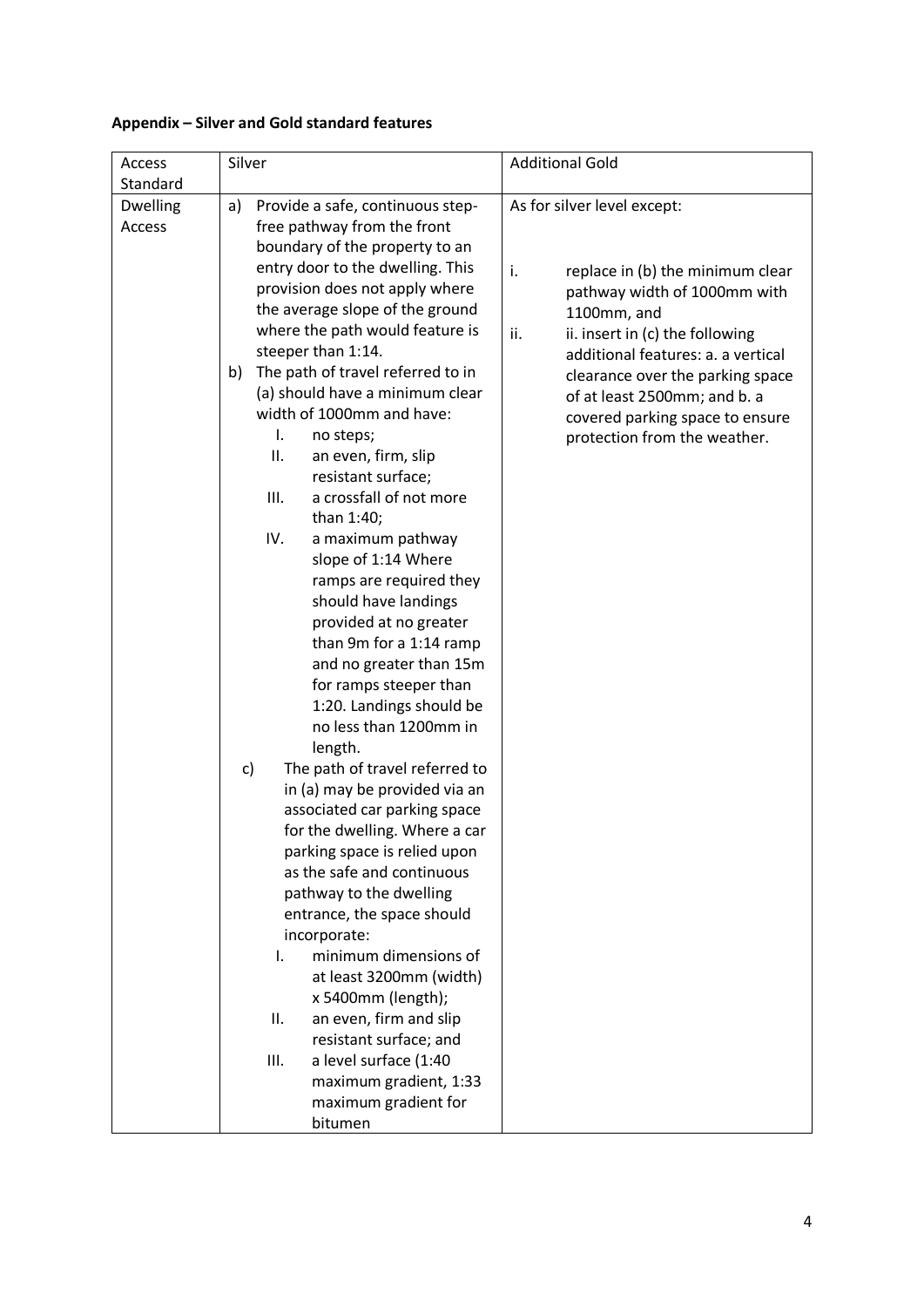| <b>Dwelling</b> | a) | The dwelling should provide an                                            | (b) with a level landing area of at least |  |
|-----------------|----|---------------------------------------------------------------------------|-------------------------------------------|--|
| Entry           |    | entrance door with                                                        | 1350mm x 1350mm, and                      |  |
|                 |    | a minimum clear opening<br>I.                                             |                                           |  |
|                 |    | width of 820mm (see                                                       |                                           |  |
|                 |    | a level (step-free)<br>ΙΙ.                                                |                                           |  |
|                 |    | transition and threshold                                                  |                                           |  |
|                 |    | (maximum vertical                                                         |                                           |  |
|                 |    | tolerance of 5mm                                                          | (a) (i) with minimum clear door opening   |  |
|                 |    | between abutting                                                          | width of 850mm (see Figure 2(b)).         |  |
|                 |    | surfaces is allowable                                                     |                                           |  |
|                 |    | provided the lip is                                                       |                                           |  |
|                 |    | rounded or beveled);                                                      |                                           |  |
|                 |    | III.<br>reasonable shelter from                                           |                                           |  |
|                 |    | the weather.                                                              |                                           |  |
|                 |    | b) A level landing area of at least                                       |                                           |  |
|                 |    | 1200mm x 1200mm should be                                                 |                                           |  |
|                 |    | provided at the level (step free)                                         |                                           |  |
|                 |    | entrance door. A level landing                                            |                                           |  |
|                 |    | area at the entrance door should                                          |                                           |  |
|                 |    | be provided on the arrival side of<br>the door (i.e. the external side of |                                           |  |
|                 |    | the door) to allow a person to                                            |                                           |  |
|                 |    | safely stand and then open the                                            |                                           |  |
|                 |    | door.                                                                     |                                           |  |
|                 | c) | Where the threshold at the                                                |                                           |  |
|                 |    | entrance exceeds 5mm and is less                                          |                                           |  |
|                 |    | than 56mm, a ramped threshold                                             |                                           |  |
|                 |    | may be provided (see Figure                                               |                                           |  |
|                 |    | $1(b)$ ).                                                                 |                                           |  |
|                 | d) | The level (step-free) entrance                                            |                                           |  |
|                 |    | should be connected to the safe                                           |                                           |  |
|                 |    | and continuous pathway as                                                 |                                           |  |
|                 |    | specified in Element 1.                                                   |                                           |  |
| Doorways        | a) | Doorways to rooms on the                                                  | As for the silver level except replace: • |  |
| and             |    | entry level used for living,                                              |                                           |  |
| Corridors       |    | dining, bedroom, bathroom,                                                |                                           |  |
|                 |    | kitchen, laundry and sanitary<br>compartment purposes                     |                                           |  |
|                 |    | should provide:                                                           |                                           |  |
|                 |    | a minimum clear<br>i.                                                     |                                           |  |
|                 |    | opening width of                                                          | (a)/(i) with a minimum clear opening      |  |
|                 |    | 820mm (see Figure                                                         | width of 850mm (see Figure 2(b)), and •   |  |
|                 |    | $2(a)$ ; and                                                              |                                           |  |
|                 |    | ii. a level transition<br>ii.                                             |                                           |  |
|                 |    | and threshold                                                             |                                           |  |
|                 |    | (maximum vertical                                                         |                                           |  |
|                 |    | tolerance of 5mm                                                          |                                           |  |
|                 |    | between abutting                                                          | (b) with a minimum corridor/passageway    |  |
|                 |    | surfaces is allowable                                                     | width of 1200mm.                          |  |
|                 |    | provided the lip is                                                       |                                           |  |
|                 |    | rounded or beveled).                                                      |                                           |  |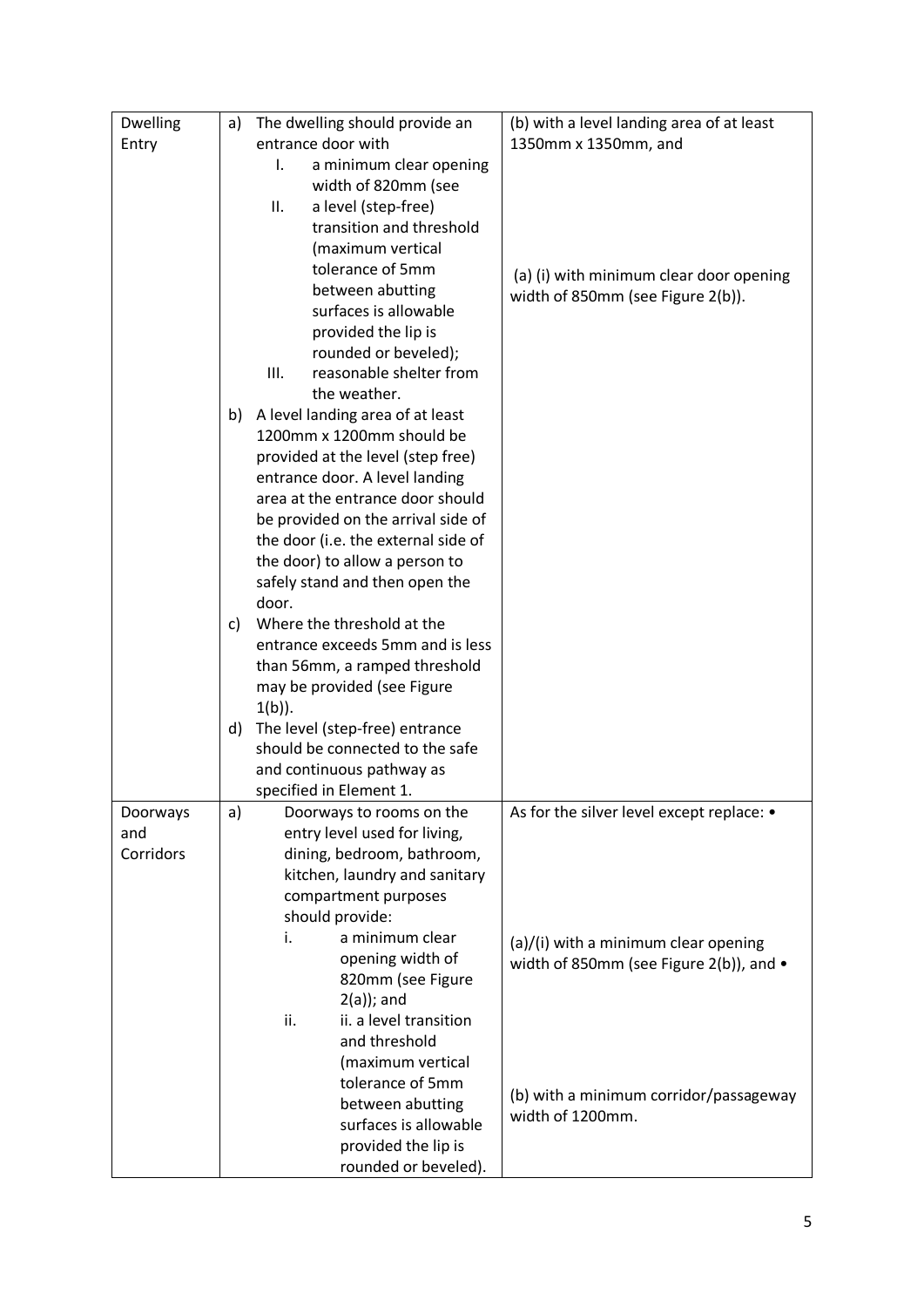|        | b)<br>b. Internal<br>corridors/passageways to the<br>doorways referred to in (a)<br>should provide a minimum<br>clear width of 1000mm.<br>* Corridor widths should be<br>measured as described in Clause 6.3<br>of AS 1428.1 - 2009                                                                                                                                                                                                                                                                                                                                                                                                               |                                                                                                                                                                                                                                                                                                                                                  |
|--------|---------------------------------------------------------------------------------------------------------------------------------------------------------------------------------------------------------------------------------------------------------------------------------------------------------------------------------------------------------------------------------------------------------------------------------------------------------------------------------------------------------------------------------------------------------------------------------------------------------------------------------------------------|--------------------------------------------------------------------------------------------------------------------------------------------------------------------------------------------------------------------------------------------------------------------------------------------------------------------------------------------------|
| Toilet | Dwellings should have a toilet on the<br>ground (or entry) level that provides:<br>i. a minimum clear width of 900mm<br>between the walls of the bathroom if<br>located in a separate room; and ii. a<br>minimum 1200mm clear circulation<br>space forward of the toilet pan<br>exclusive of the swing of the door in<br>accordance with Figure 3(a). iii. The<br>toilet pan should be located in the<br>corner of the room (if the toilet is<br>located in a combined toilet /<br>bathroom) to enable installation of<br>grabrails at a future<br>date.Reinforcement guidelines for<br>walls in bathrooms and toilets are<br>found in element 6. | As for silver level except replace (a)/(i)<br>with a minimum clear width of 1200mm<br>between the walls of the bathroom if<br>located in a separate room, or between<br>amenities if located in a combined<br>bathroom.                                                                                                                          |
| Shower | One bathroom should feature a slip<br>resistant, hobless shower recess.<br>Shower screens are permitted<br>provided they can be easily removed<br>at a later date. b. The shower recess<br>should be located in the corner of the<br>room to enable the installation of<br>grabrails at a future date. For hobless<br>specification please see Australian<br>Standard AS3740-3.6. Reinforcement<br>guidelines for walls in bathrooms and<br>toilets are found in element 6.                                                                                                                                                                       | The hobless shower recess described in<br>(a) should: i. be located in a bathroom on<br>the ground (or entry) level; ii. provide<br>minimum dimensions of 900mm (width) x<br>900mm (length); and iii. provide a clear<br>space of at least 1200mm (width) x<br>1200mm (length) forward of the shower<br>recess entry as detailed in Figure 5(a). |
| Walls  | Except for walls constructed of solid<br>masonry or concrete, the walls<br>around the shower, bath (if provided)<br>and toilet should be reinforced to<br>provide a fixing surface for the safe<br>installation of grabrails. b. The walls<br>around the toilet are to be reinforced<br>by installing: i. noggings with a<br>thickness of at least 25mm in<br>accordance with Figure 6(a); or ii.<br>sheeting with a thickness of at least<br>12mm in accordance with Figure 6(b).<br>c. The walls around the bath are to be<br>reinforced by installing: i. noggings                                                                             | No variation                                                                                                                                                                                                                                                                                                                                     |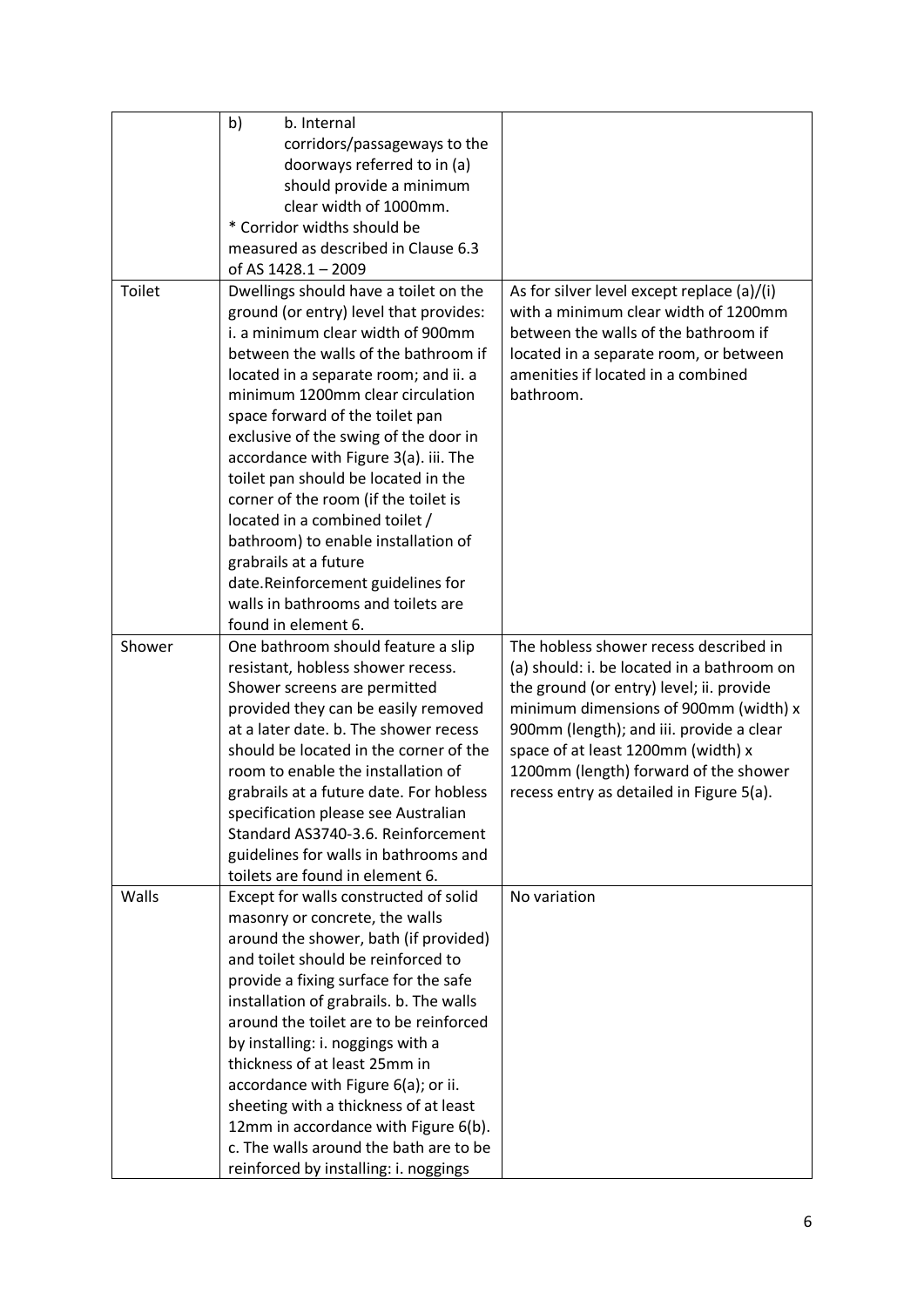|          | with a thickness of at least 25mm in     |                                                                            |
|----------|------------------------------------------|----------------------------------------------------------------------------|
|          | accordance with Figure 7(a); or ii.      |                                                                            |
|          | sheeting with a thickness of at least    |                                                                            |
|          | 12mm in accordance with Figure 7(b).     |                                                                            |
|          | d. The walls around the hobless          |                                                                            |
|          | shower recess are to be reinforced by    |                                                                            |
|          | installing: i. noggings with a thickness |                                                                            |
|          | of at least 25mm in accordance with      |                                                                            |
|          | Figure 8(a); or ii. sheeting with a      |                                                                            |
|          | thickness of at least 12mm in            |                                                                            |
|          |                                          |                                                                            |
|          | accordance with Figure 8(b).             |                                                                            |
| Internal | Stairways in dwellings must feature: i.  | a minimum clear width of 1000mm; iii. be                                   |
| stairs   | a continuous handrail on one side of     | straight in design; and iv. be positioned                                  |
|          | the stairway where there is a rise of    | adjoining a load bearing wall. Note The                                    |
|          | more than 1m. Note This is a             | steps must provide a slip resistant finish                                 |
|          | requirement for all new homes under      | and suitable non-slip tread as specified in                                |
|          | the NCC. Homes built prior to 2014       | the NCC. Handrails on both sides of the                                    |
|          | may benefit from this element.           | stairway are preferred                                                     |
| Kitchens | No requirement                           | The kitchen space should be designed to                                    |
|          |                                          | support ease of movement and                                               |
|          |                                          | adaptation with: i. at least 1200mm                                        |
|          |                                          | clearance in front of fixed benches and                                    |
|          |                                          | appliances (excluding handles); and ii. slip                               |
|          |                                          | resistant flooring.6 b. Floor finishes                                     |
|          |                                          | should extend under kitchen cabinetry to                                   |
|          |                                          | enable cupboards to be removed without                                     |
|          |                                          | affecting the flooring. Where fixtures                                     |
|          |                                          | cannot be easily removed (eg. ovens                                        |
|          |                                          | which are built in) the floor finishes                                     |
|          |                                          | should not be continued. If relying on                                     |
|          |                                          | advice from a third party, Assessors are                                   |
|          |                                          | advised to provide a note in the notes                                     |
|          |                                          | column of the Assessment                                                   |
|          | No requirement                           | Gold Level a. The laundry space should be                                  |
|          |                                          | designed to support ease of movement                                       |
|          |                                          | and adaptation with: i. At least 1200mmm                                   |
|          |                                          | clear width provided in front of fixed                                     |
|          |                                          | benches and appliances (excluding                                          |
|          |                                          | handles). Where the appliances are not                                     |
|          |                                          | installed then the recessed area provision                                 |
|          |                                          | for an appliance shall be a minimum of                                     |
|          |                                          | 600mm in depth; and ii. Slip resistant                                     |
|          |                                          | flooring.6 b. Floor finishes should extend                                 |
|          |                                          | under Laundry cabinetry to enable                                          |
|          |                                          | cupboards to be removed without                                            |
|          |                                          | affecting the flooring. Where fixtures                                     |
|          |                                          |                                                                            |
|          |                                          | cannot be easily removed the floor<br>finishes should not be continued. If |
|          |                                          |                                                                            |
|          |                                          | relying on advice from a third party,                                      |
|          |                                          | Assessors are advised to provide a note in                                 |
|          |                                          | the notes column of the Assessment                                         |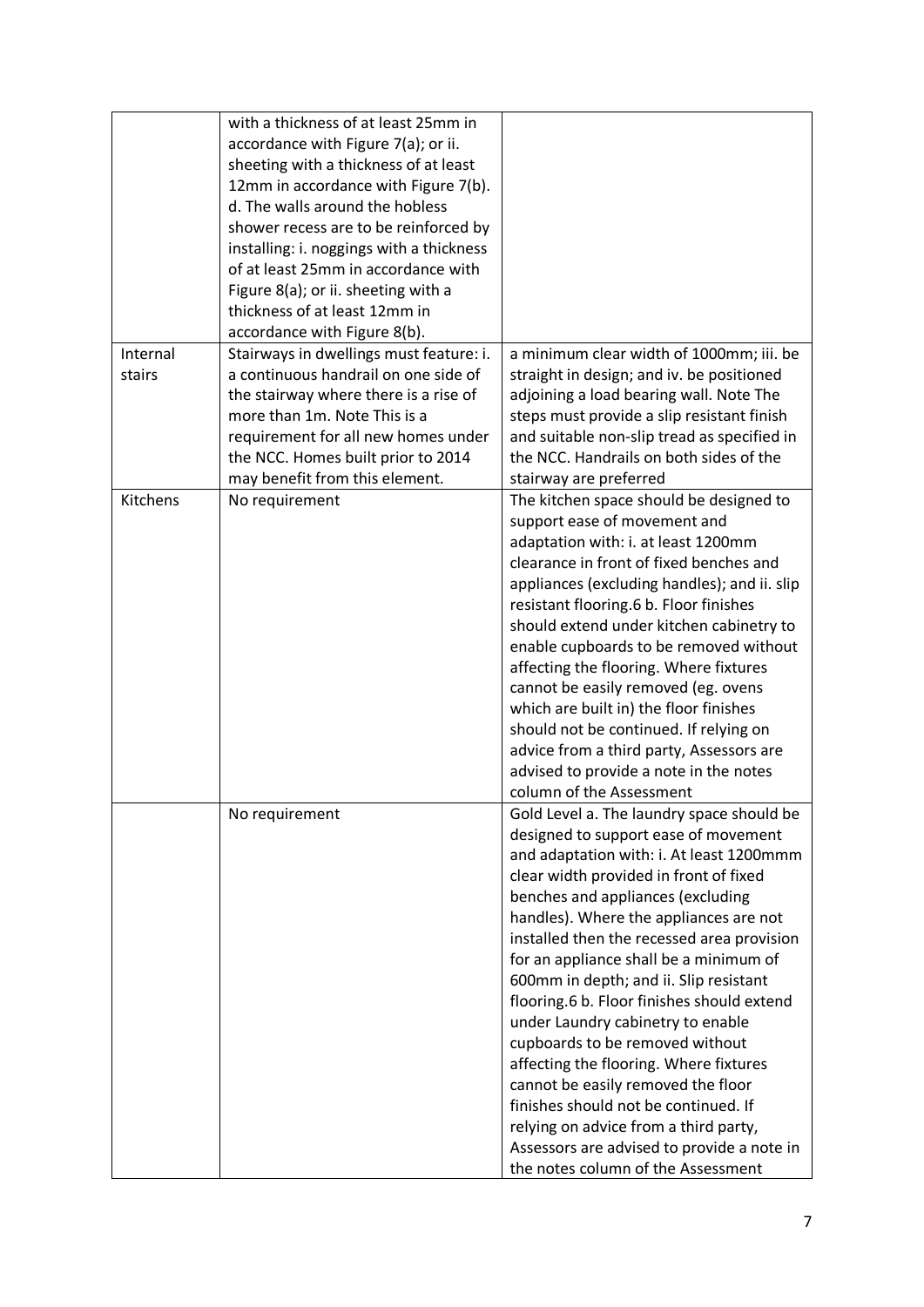| Bedroom on<br>entry level | No requirement | The dwelling should feature a space (or<br>room) on the ground (or entry) level that:<br>i. is of at least 10m2 clearance exclusive<br>of wardrobes; skirtings and wall lining; ii.<br>provides for a minimum path of travel of<br>at least 1000mm on at least one side of<br>the bed.                            |
|---------------------------|----------------|-------------------------------------------------------------------------------------------------------------------------------------------------------------------------------------------------------------------------------------------------------------------------------------------------------------------|
| Switches                  | No requirement | Light switches should be positioned in a<br>consistent location: i. between 900mm -<br>1100mm above the finished floor level;<br>and ii. horizontally aligned with the door<br>handle at the entrance to a room, b.<br>Powerpoints should be installed not lower<br>than 300mm above the finished floor<br>level. |
|                           |                | Doorways should feature door hardware<br>installed at between 900mm - 1100mm<br>above the finished floor.                                                                                                                                                                                                         |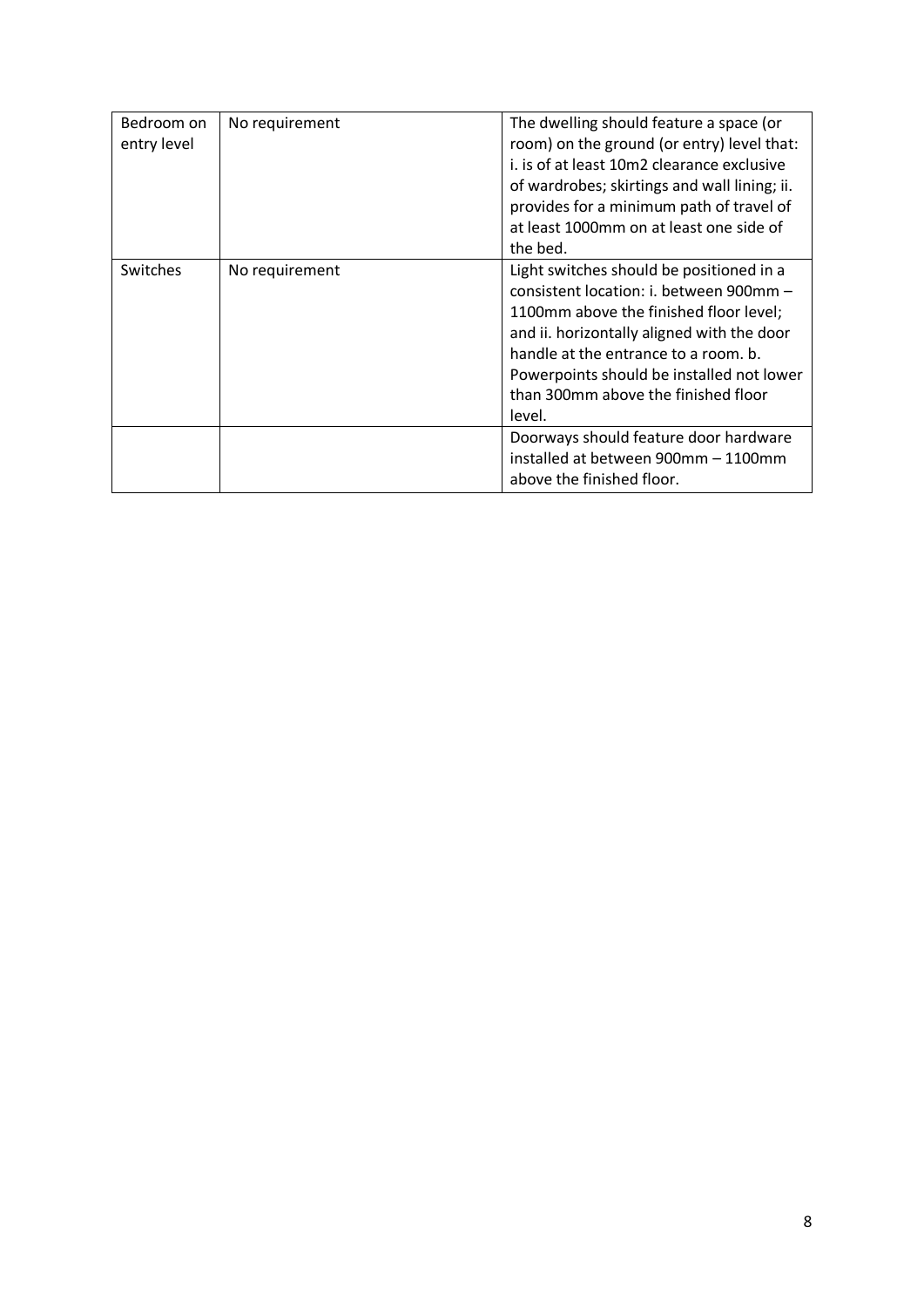## **Livable Housing Design Elements Analysis – Assessment by Provider**

#### **Silver or Gold**

Livable Housing Design Guidelines consist of 3 levels:

Silver, Gold and Platinum

Within these levels there are 15 elements. However, only 7 of these elements apply to Silver.

| Element                                           | Silver                                                                                                                 | Gold                                                                                                                   | Platinum                                                                                                                               |
|---------------------------------------------------|------------------------------------------------------------------------------------------------------------------------|------------------------------------------------------------------------------------------------------------------------|----------------------------------------------------------------------------------------------------------------------------------------|
| <b>Dwelling Access</b>                            | Minor $\zeta$ – can be<br>addressed by design<br>and site selection.<br>Exemption already an<br>option for steep sites | Issue appears to be<br>covered car park and<br>height 2500                                                             | Dimensions of car<br>park                                                                                                              |
| Entrance                                          | Very minor \$ with<br>most dwellings<br>complying or could<br>easily comply at<br>design stage.                        | Minor, Size of landing<br>may require<br>consideration                                                                 | Door width on call 1<br>and 1B seem fine.<br>Class 2 may be an<br>issue in some high<br>density designs.<br>Landing may be an<br>issue |
| <b>Internal Doors and</b><br>Corridors            | Door and corridor<br>width may require<br>marginal<br>consideration.                                                   | Door width and<br>corridor may require<br>consideration. Very<br>small allotments may<br>require open plan<br>designs. | Class 2 may be an<br>issue in some high<br>density designs.<br>Landing may be an<br>issue                                              |
| Toilet                                            | Minor consideration<br>at design phase to<br>incorporate into entry<br>level                                           | Consideration at<br>design phase to<br>incorporate into entry<br>level with 1200 clear<br>width                        | Aesthetics on toilet<br>design.                                                                                                        |
| Shower                                            | Minor cost as showers<br>can easily be made<br>hobless and located in<br>corner.                                       | Consideration as entry<br>level required and<br>circulation space                                                      | Larger circulation<br>space required                                                                                                   |
| Reinforcement of<br>bathrooms and toilet<br>walls | Minor cost                                                                                                             | minor                                                                                                                  | minor                                                                                                                                  |
| <b>Internal Stairways</b>                         | No cost - Requirement<br>already in NCC                                                                                | Some impact related<br>to width (1000mm)<br>and straight design.<br>Potential impact for<br>very small allotments.     | Possible impact<br>related to dimensions<br>of landings                                                                                |